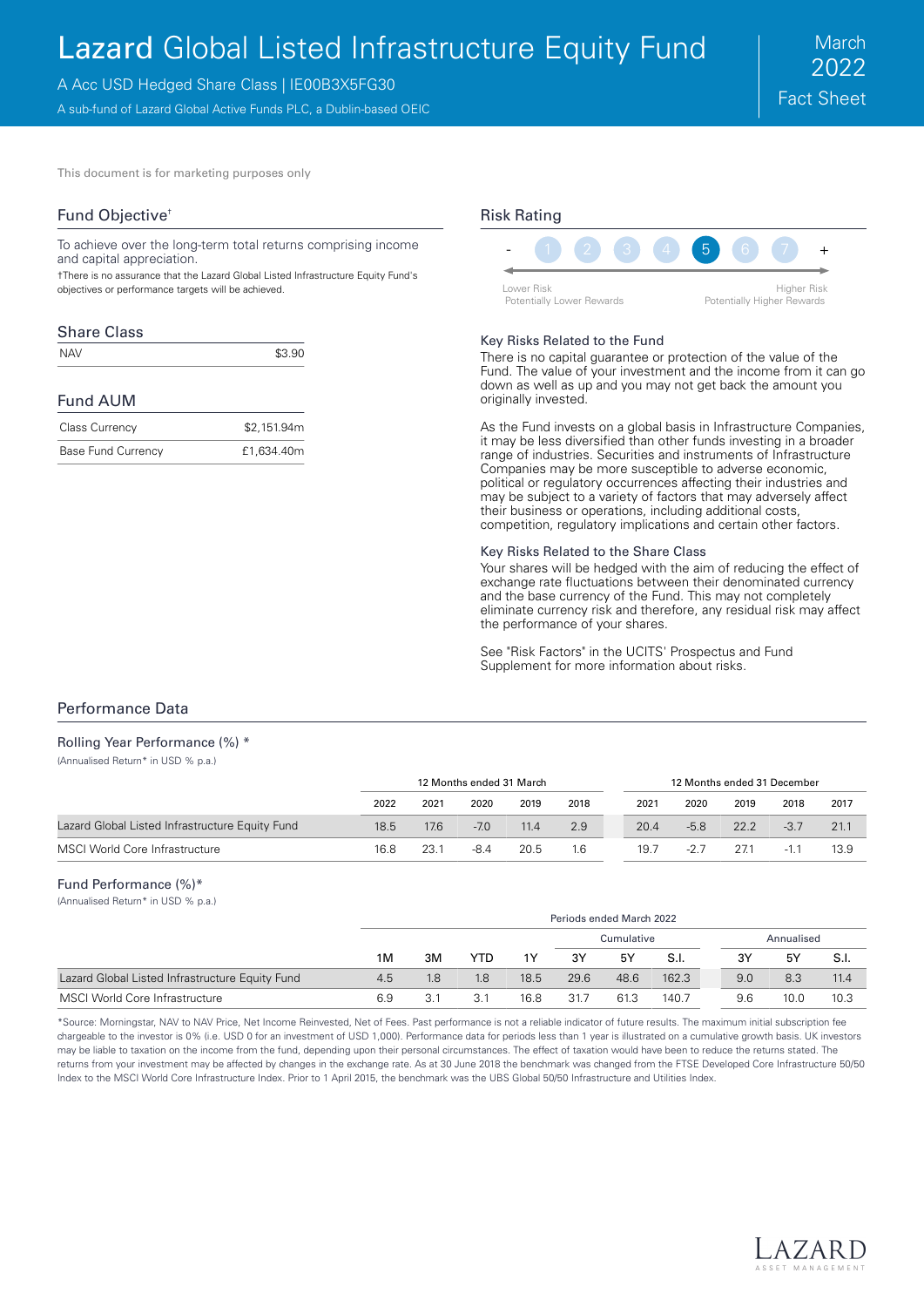## 100 120 140 160 180 Mar-17 Mar-18 Mar-19 Mar-20 Mar-21 Mar-22 Lazard Global Listed Infrastructure MSCI World Core Infrastructure

### \$100 Invested Over Five Years

Equity Fund (48.65%) (61.34%) Source: Morningstar, Cumulative Growth, NAV to NAV Price, Net of fees, Net Income Reinvested to 31 March 2022 in USD.

#### (%) 27.1 46.5 20.0 35.5 45.1 17.2 20 30 40 50

>£50bn £15bn to £50bn £5bn to £15bn <£5bn

2.2

6.4

 $\sim$ 

 $\bigcap$ 10

Market Cap Breakdown Ex Cash

**Fund Index** 

### Region Breakdown Ex Cash

|                           | Fund $(\%)$ | Index | Relative<br>Weight |
|---------------------------|-------------|-------|--------------------|
| <b>Continental Europe</b> | 49.8        | 13.3  | 36.5               |
| North America             | 20.4        | 70.8  | $-50.4$            |
| United Kingdom            | 18.9        | 41    | 14.8               |
| Asia ex Japan             | 10.8        | 8.3   | 2.5                |
| Japan                     | 0.0         | 3.6   | $-3.6$             |

### Technical Statistics<sup>#</sup>

|                         | Fund    | Index |
|-------------------------|---------|-------|
| Alpha (% p.a.)          | $-0.11$ |       |
| Beta                    | 0.96    |       |
| Information Ratio       | $-0.14$ |       |
| Sharpe Ratio            | 0.58    | 0.63  |
| Tracking Error (% p.a.) | 4.33    |       |
| Volatility              | 14.12   | 14.02 |

‡Source: Morningstar. Technical statistics calculated three years to 31 March 2022. For the calculation of Sharpe ratio, the 3-month Libor rate has been used as the reference interest rate.

## Top 10 Holdings

| <b>Stock</b>                | Country              | Fund (%) |
|-----------------------------|----------------------|----------|
| National Grid               | United Kingdom       | 8.4      |
| Snam                        | Italy                | 7.8      |
| <b>VINCI</b>                | France               | 7.4      |
| Ferrovial                   | Spain                | 7.0      |
| Terna                       | Italy                | 6.3      |
| Atlantia                    | Italy                | 4.7      |
| Pinnacle West               | <b>United States</b> | 4.5      |
| Severn Trent                | United Kingdom       | 3.9      |
| United Utilities            | United Kingdom       | 3.9      |
| <b>CSX</b>                  | <b>United States</b> | 3.9      |
| Total                       |                      | 57.8     |
| <b>Number of Securities</b> |                      | 26       |

### Sector Breakdown Ex Cash

|                        | Fund $(\%)$ | Index | Relative<br>Weight |
|------------------------|-------------|-------|--------------------|
| Utilities              | 51.2        | 43.2  | 8.0                |
| Industrials            | 36.1        | 24.4  | 11.7               |
| Energy                 | 8.7         | 19.0  | $-10.3$            |
| Telecommunications     | 4.0         | 0.0   | 4.0                |
| Consumer Discretionary | 0.0         | 0.1   | $-0.1$             |
| <b>Real Estate</b>     | 0.0         | 13.3  | $-13.3$            |

## Characteristics - Equity

|                                    | Fund | Index |
|------------------------------------|------|-------|
| Active Share                       | 84.9 | 0.0   |
| EPS Growth - Next 12 months (%)    | 24.9 | 25.8  |
| P/E Ratio - Trailing 12 months (%) | 24.5 | 29.1  |
| P/E Ratio - Next 12 months (%)     | 19.8 | 22.4  |
| ROE (%)                            | 8.9  | 9.7   |
| Dividend Yield (%)                 | 3.4  | 2.9   |
| Price to Book Value Ratio          | 21   | 2.8   |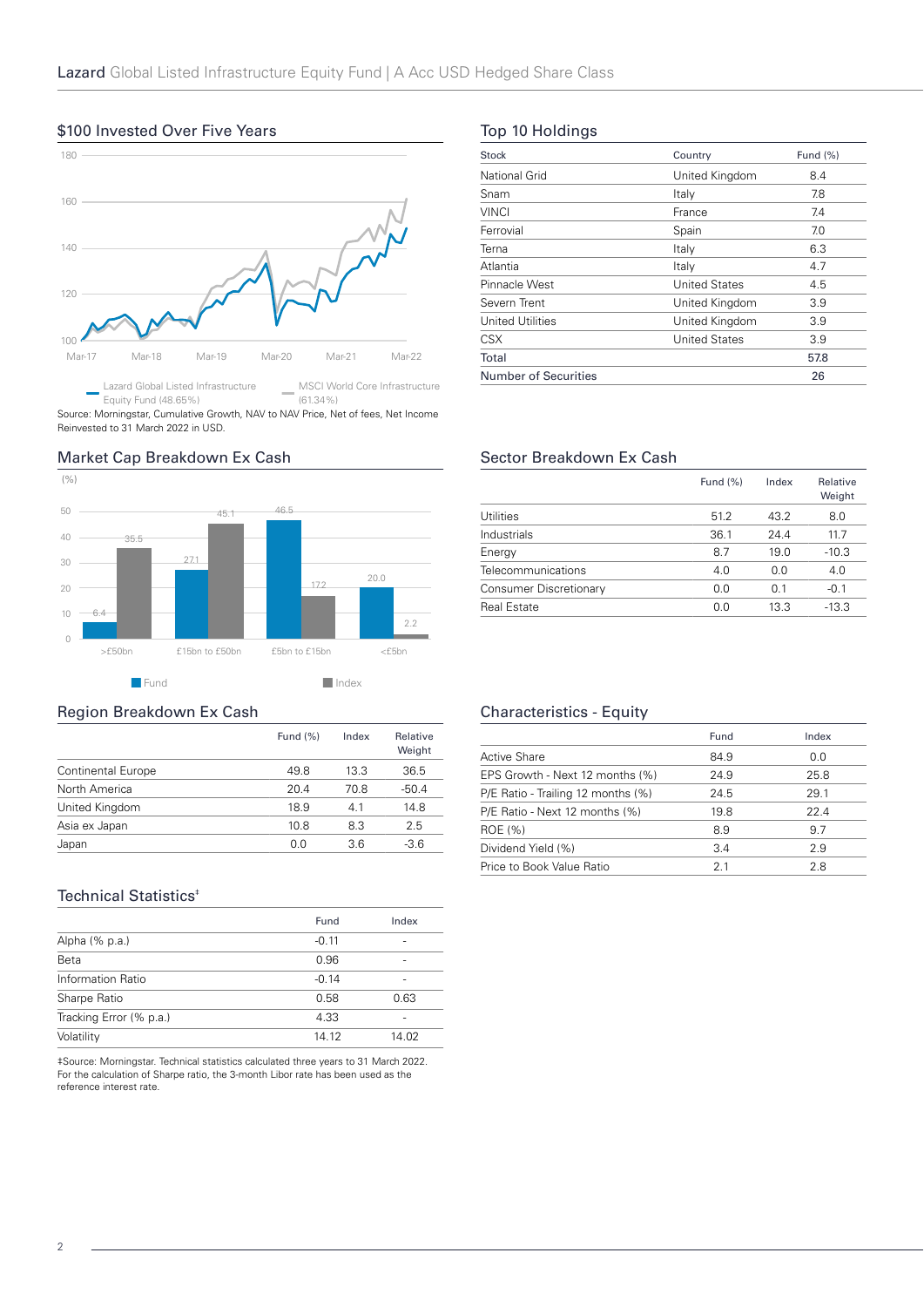### Fund Information

| Asset Class               | Global Equity                         |
|---------------------------|---------------------------------------|
| Benchmark                 | <b>MSCI World Core Infrastructure</b> |
| Management Company        | Lazard Fund Managers (Ireland) Ltd    |
| Fund Managers             | Bertrand Cliquet + Team               |
| Fund Launch Date          | 27/02/2012                            |
| Share Class Launch Date   | 24/04/2013                            |
| <b>Base Fund Currency</b> | GBP                                   |
| <b>Class Currency</b>     | <b>USD</b>                            |
| Type                      | Accumulation                          |
| <b>SFDR Category</b>      | Article 8                             |
| Fees                      |                                       |
| Annual Management Fee     | 0.85%                                 |
| Ongoing charges           | 1.05%                                 |
| Max Subscription Fee      | $0.00\%$                              |
| Max Redemption Fee        | 2.00%                                 |
| Minimum Investment Amount | 10 000 GBP                            |
| Swing Pricing             | Applicable                            |
|                           |                                       |

| Settlement                      |                                                                                                                                                |
|---------------------------------|------------------------------------------------------------------------------------------------------------------------------------------------|
| <b>Subscriptions Settlement</b> | $T + 3$                                                                                                                                        |
| <b>Redemptions Settlement</b>   | $T + 3$                                                                                                                                        |
| Dealing Frequency               | You can buy and sell shares in the Fund on<br>any day on which the stock exchanges in<br>London, New York and Sydney are open for<br>business. |
| Cut-off Time                    | 15:00 T-0 IE Dublin                                                                                                                            |
| <b>Identifiers</b>              |                                                                                                                                                |
| <b>ISIN</b>                     | IE00B3X5FG30                                                                                                                                   |
| Sedol                           | B3X5FG3                                                                                                                                        |
| Bloomberg                       | LZGIUJA ID                                                                                                                                     |
| <b>WKN</b>                      | A1XDJB                                                                                                                                         |
| Valoren                         | 20710707                                                                                                                                       |

### Glossary

Active Share measured as a percentage, active share is the degree of deviation in holdings between a portfolio and its benchmark. Active share of a portfolio is calculated as half the sum of the absolute active weights of all securities in a portfolio and its benchmark. For portfolios without shorts, the statistic ranges from 0% (index tracker) to 100% (no overlap with index). The higher the number, the more "active" the manager is.

Alpha represents the return of a portfolio that is attributable to the manager's investment decisions.

Beta measures a fund's sensitivity to movements in the overall market.

EPS represents the fiscal period earnings per share (EPS) for the period.

Information ratio represents the value added by the manager (excess return) divided by the tracking error.

The Ongoing Charges represent the ongoing costs to the fund from one year to the next which includes but is not limited to the fund's annual management

fees, professional fees, audit fees, custody fees and custody transaction fees. It does not include any performance fee or portfolio transaction costs incurred buying or selling assets for the fund. The Ongoing charges may vary from year to year.

P/E Ratio/ Earnings Per Share (EPS).

Price to Book Value / Book Value per Share.

Return on Equity (ROE) calculated by taking earnings per share of the company and dividing it by the stock's book value.

Sharpe ratio measures return in excess of the risk free rate for every unit of risk taken.

Tracking error measures the volatility of the difference between a portfolio's performance and the benchmark.

Volatility is a measure of the fund's returns in relation to its historic average.